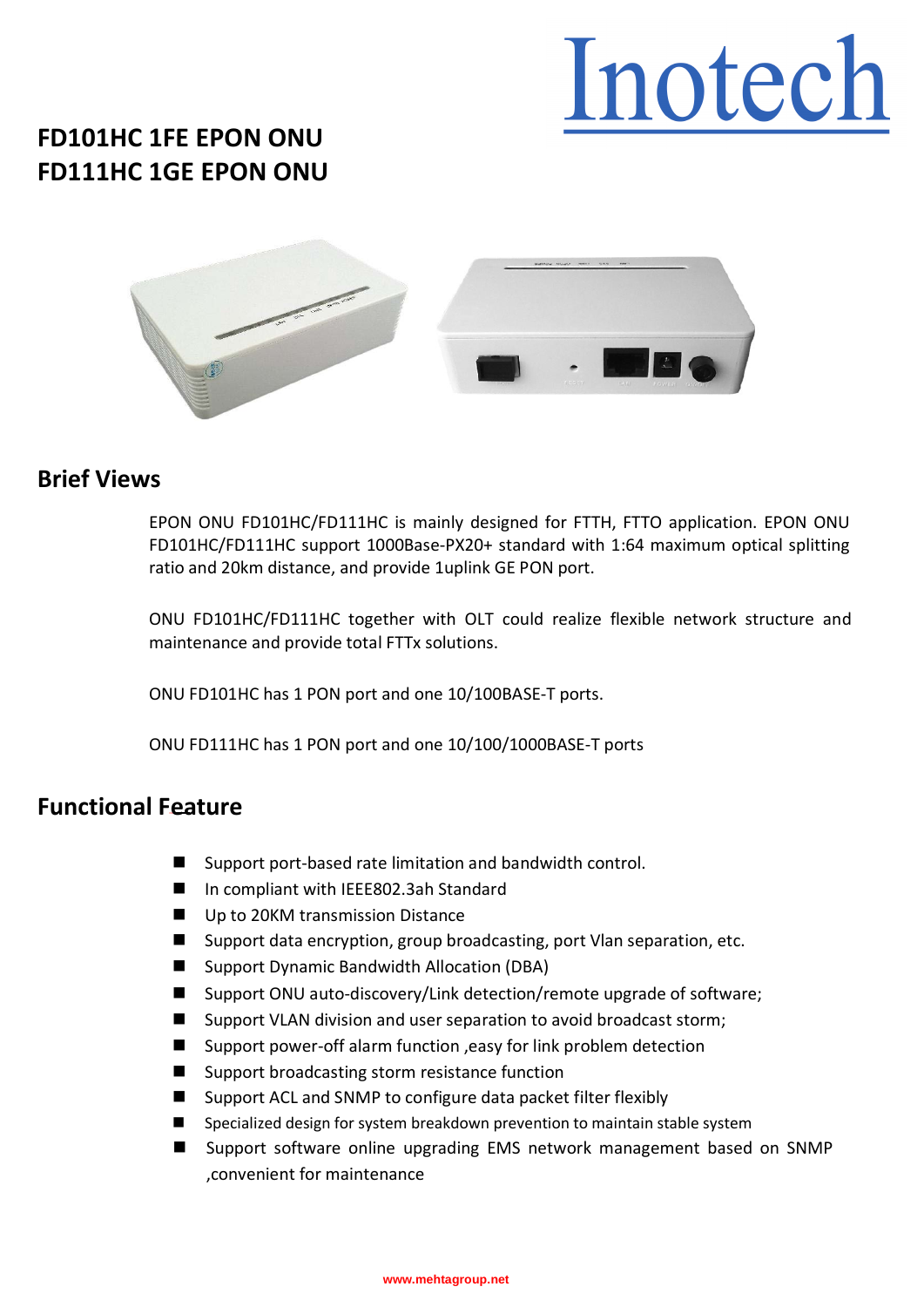### **Specification**

# Inotech

| Item                             |                                   | Parameter                                                   |
|----------------------------------|-----------------------------------|-------------------------------------------------------------|
| <b>Interface</b>                 | PON Interface                     | 1 EPON optical interface                                    |
|                                  |                                   | Meet 1000BASE-PX20+ standard                                |
|                                  |                                   | Symmetric1.25Gbpsupstream/downstream                        |
|                                  |                                   | SC single-mode fiber                                        |
|                                  |                                   | split ratio:1:64                                            |
|                                  |                                   | <b>Transmission distance 20KM</b>                           |
|                                  | <b>User Ethernet</b><br>Interface | 1*10/100M auto-negotiation (FD101HC)                        |
|                                  |                                   | 1*10/100/1000M auto-negotiation (FD111HC)                   |
|                                  |                                   | Full/half duplex mode                                       |
|                                  |                                   | RJ45 connector                                              |
|                                  |                                   | Auto MDI/MDI-X                                              |
|                                  |                                   |                                                             |
|                                  |                                   | 100m distance                                               |
|                                  | Power Interface                   | 12V DC Power supply                                         |
| Performance<br><b>Parameters</b> |                                   | Wavelength: Tx 1310nm, Rx1490nm                             |
|                                  | <b>PON</b>                        | Tx Optical Power: -1~4dBm                                   |
|                                  | Optical                           | Rx Sensitivity: -27dBm                                      |
|                                  | Parameter                         | Saturation Optical Power: -3dBm                             |
|                                  |                                   | Connector Type: SC                                          |
|                                  |                                   | Optical Fiber: 9/125um single-mode fiber                    |
|                                  | Data Transmission<br>Parameter    | PON Throughput: Downstream 950Mbps; Upstream 930Mbps        |
|                                  |                                   | Ethernet: 100Mbps (FD101HC), 1000Mbps (FD111HC)             |
|                                  |                                   | Packet Loss Ratio:<1*10E-12                                 |
|                                  |                                   | latency: <1.5ms                                             |
|                                  | <b>Business</b><br>Capability     | Layer 2 wire speed switching                                |
|                                  |                                   | Support VLAN TAG/UNTAG, VLAN conversion                     |
|                                  |                                   | Support Port-based speed limitation                         |
|                                  |                                   | <b>Support Priority classification</b>                      |
|                                  |                                   |                                                             |
|                                  |                                   | Support storm control of broadcast                          |
|                                  |                                   | Support IEEE802.3 QAM, ONU can be remotely managed by OLT   |
|                                  | Management                        | Support Remote management through SNMP and Telnet           |
|                                  | Mode                              | Local management                                            |
| <b>Network</b>                   |                                   |                                                             |
| <b>Management</b>                |                                   | Status monitor, Configuration management, Alarm management, |
|                                  | Management                        | Log management                                              |
|                                  | Function                          |                                                             |
|                                  |                                   |                                                             |
|                                  |                                   | PWR: Power up or down<br><b>SYS: System instructions</b>    |
| <b>Indicator</b>                 | <b>LED Indicator</b>              |                                                             |
|                                  |                                   | <b>OPTIN: Optical Link Status</b>                           |
|                                  |                                   | LINK: ONU Registered                                        |
|                                  |                                   | LAN: Link Status of Ethernet Interface                      |
| <b>Physical Features</b>         | Shell                             | Plastic casing                                              |
|                                  | Power                             | External 12V 0.5A AC/DC power supply adapter                |
|                                  |                                   | Power consumption: <2W (FD101HC) ,<2.3W(FD111HC)            |
|                                  | Physical                          | Item Dimension: 110mm(L) x 70mm(W) x 30mm (H)               |
|                                  | Specifications                    | Item weight: 0.1kg                                          |
|                                  |                                   | Operating temperature: 0 to 50 °C                           |
|                                  | Environmental<br>Specifications   | Storage temperature: -40 to 85 °C                           |
|                                  |                                   | Operating humidity: 10% to 90% (Non-condensing)             |
|                                  |                                   | Storage humidity: 10% to 90% (Non-condensing)               |
|                                  |                                   |                                                             |